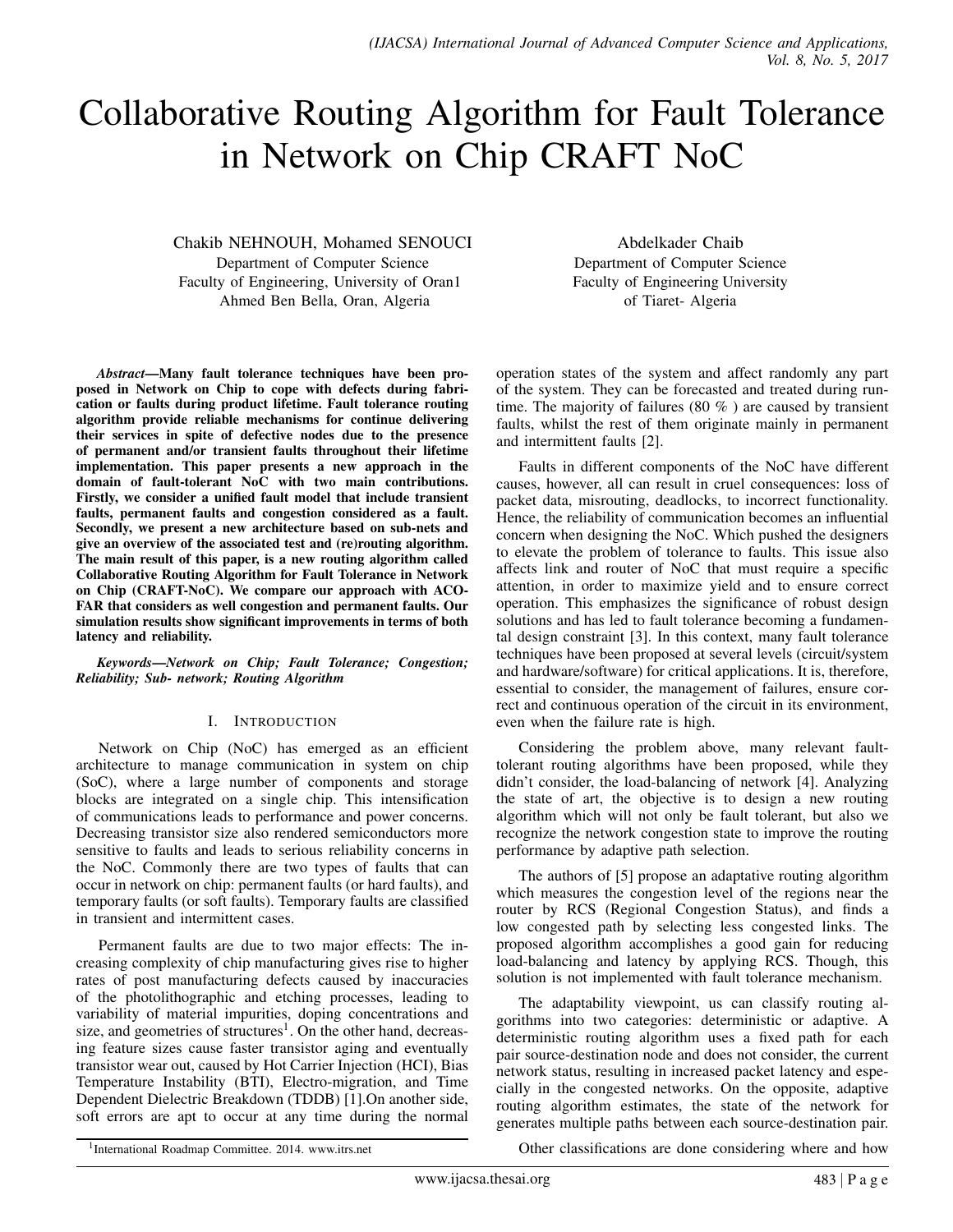the routing decision is taken. Sometimes the characteristics of the path determined by a routing algorithm are considered relevant; thus, there are minimal and non-minimal path routing algorithms. The former is usually using the shortest one, so it generally incurs lower latency[6]. Despite, this is not always the case, for example when we have a congestion state or faulty link/router appear along the minimal path.

The idea is to couple adaptive methods designed for energy efficiency with the use of redundancy to get reliability. Adaptive methods track energy efficiency by activating NoC resources according to communications requirements, we propose a unified solution where we activate resources to solve faults including congestion.

In this paper, we present CRAFT-NoC, a new architecture for NoC . This solution offers reduced latencies and enables the use of alternative paths when necessary; The proposed work aim to jointly address congestion management and fault tolerance. The proposed solution collects the global congestion information for each subnet and adjusts path selection in the network by measuring local congestion status for each node. A shorter latency can be achieved by applying our routing algorithm. Besides, we add a fault tolerant mechanism to handle link or router failure by relying on alternative paths. Moreover, our routing algorithm is deadlock-free and finally, we verify and analyze our approach with Nirgam simulator<sup>2</sup>. Pure software faults are out of the scope of this research.

The rest of the paper is organized as follows. Related work is presented in section 2. The architecture of the proposed solution is presented in section 3. Implementation details of the proposed solution are given in section 4. In Section 5, CRAFT-NoC is evaluated. Finally, conclusions are provided in Section 6.

# II. RELATED WORK

Reliability can be measured and ensured through testing and fault tolerance. Testing defines the reliability of the circuit with respect to manufacturing defects. Fault tolerance ensures the reliability with respect to faults that appear during the system normal operation. Both aspects need to be considered in the NoC and in the NoC-based SoC [7]. FT approaches are usually divided into two categories: reactive and proactive techniques. The former, which can be most effective after the system is affected by the error. The latter can be used to prevent or avoid errors before they occur.

Applications communication can be critical and requires a higher degree of reliability. Many solutions have been proposed in the literature to sustain the reliability of NoCs, including component redundancy, reconfiguration, and retransmission techniques or fault-tolerant routing algorithms. But most of them focused only on one type of fault. For example, the routing algorithm proposed by Zhang and al [8] can tolerate only one faulty router. For other works [10], [17] the routing algorithm can't detect or tolerate unreachable destinations.

Redundancy is the best-known, fault tolerance technique and was the simplest method to achieve reliability. However, using this technique proposed in  $[9]$ ,  $[10]$ ,  $[16]$ ,  $[11]$ ,  $[12]$  is specially used to avoid faults in links or routers, when a component fails it is simply replaced by its copy. The disadvantage of this solution is that it is more expensive. Another drawback of redundancy is that it is sometimes necessary to sacrifice healthy routers to keep a regular area.

Others solution use retransmission [9], [13], [14], [15]. Park et al[14], propose a new technique to tolerate transient errors. They introduce retransmission of flits for detection and who are temporarily corrupted, they assert that the proposed solution has lower overhead compared to other work. Another work proposed in ARIADNE network [9], uses up\*/down\* routing to move around faults. After each time, when faults are detected, the new routing paths are created by transmitting a series of flag broadcasts to all routers. The disadvantage of this technique is the consumption of bandwidth which will decrease the throughput and increased the latency.

By applying the reconfiguration mechanism [16], [17], [18] new topology will be discovered and the components of the network are updated to compute the new routing path. The solution proposed by Zhang, et al[8] enforces with this mechanism. This solution requires that the defective routers (creating holes in the network) will be located accurately. Later a communication infrastructure to will be reconfigured the routers surely. The 2D DSPIN networks introduce a configuration register into the routers that allow the modification of the X-first routing by default.

For this technique, the problem is either to reconfigure the neighboring routers to create zone bypasses [17], or to stop them and restart the application. In the latter case, this can interrupt the normal operation of the system and stop the delivery of packets. Also, a good fault-tolerant routing algorithm should ensure its operation without disruption of the network. Added problem is when the reconfiguration process will be fail in a router it can disrupt the functionality of all the system or a part of it. Nevertheless, to reduce latency, a good routing algorithm will be better than retransmission and reconfiguration.

Some of them use an adaptive routing algorithm to route the packets around a faulty nodes or links [19], [13]. I. Pratomo et al [19] propose adaptive fault-tolerant routing algorithm for 2D mesh called Gradient, this algorithm is not deadlock free. Hsien-Kai Hsin et al[13] proposes a new adaptive routing algorithm called (ACO-FAR), that is biologically inspired by the behavior of ants to achieve fault-tolerance in the NoCs. Another solution proposed in Vicis [10] network, who changes its routing algorithm to circumvent faults when they are detected and turn restrictions are placed to avoid deadlocks. The disadvantage of these algorithms is that they allow to tolerating only the permanent faults.

In [15], authors present online fault-tolerant routing algorithm for 2D Mesh Networks on Chip. The proposed solution works by exploiting local information about the state of links and routers. Self-checking is used to detect faults in them. In a case of error, flit retransmission occurs from the upstream router. The messages are protected by ECC. In the presence of runtime errors, packet retransmission combined with novel message recovery mechanisms are utilized in order to provide fault tolerance under high failure rates. they have shown, that the proposed algorithm maintains high reliability of more than

<sup>2</sup>nirgam.ecs.soton.ac.uk [Online; accessed April- 2015].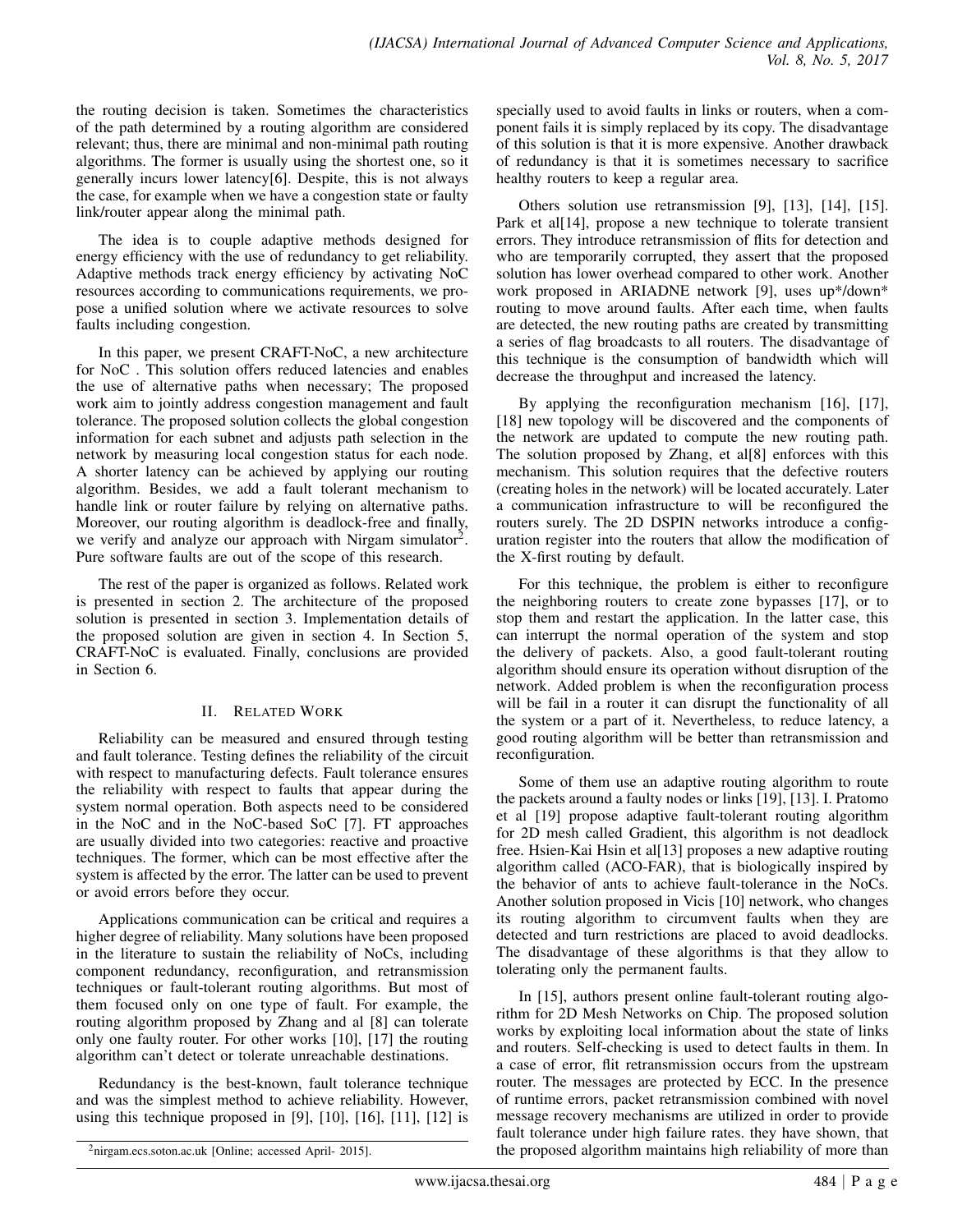99.38% in presence of 384 simultaneous link faults.

The disadvantage of all routing algorithms cited above [15],  $[17]$ ,  $[13]$ ,  $[9]$ ,  $[10]$  is the large overhead, which can generate a high energy consumption.

All cited approaches in the discussion, have benefits and drawbacks. The problem is that all these techniques have a cost in terms of performance, for instance: latency, an overhead of area, throughput, network congestion and energy consumption. Thus, it is better for the designer to find a good trade-off between these costs and reliability.

To our understanding, this is the first work that can provide all the requirements of the fault tolerance. Online detection and isolation for permanents, transients faults. Secondly, the routing algorithm ensures the delivery of packets to its destination when a path exists, as it can indicate if the destination is unreachable, it offers complete coverage. In extension, routers do not require any virtual channels and work in a fully distributed way to transmit the packets in case of failing nodes.

## III. PROPOSED NETWORK ARCHITECTURE

Segmentation is based on the concept of maintaining connectivity to circumvent defects. A sub-network can be described as a set of interconnected links and routers, which each IP (Intellectual Property) is connected via a single link with the other sub-networks.The global architecture is depicted in Fig 1.



Fig. 1. The Global Architecture of NoC

## *A. Sub-network*

There are many topologies that have been proposed for Network on Chip like Mesh, Torus, Star,..etc. In this paper, we suggest taking advantage of a topology based sub-networks that can be switch on/off according to bandwidth requirements as introduced in [20]. In this approach, we consider such an energy-proportional architecture as a global solution to deal with any type of faults including temporary, permanents faults and, congestion which prevent the system from delivering the expected quality of service (QoS). This approach allows tracking, with the same mechanisms, the best energy efficiency with or without a presence of faults. It also offers a simple solution to manage critical (no data loss) and best effort (possible data losses) communications. Fig 1 shows the CRAFT architecture:

- 1) the connection pattern between switches in the same sub-network,
- 2) the connection pattern between switches and IP cores. Every IP core is connected to four switches each one belonging to a disjoint sub-network.

Notice that switches of different sub-networks are not connected between them. Specifically, we have four SNs. Each SN is used only when necessary, otherwise only the subnet 0 is ON in the first time and all others sub-networks is in OFF state.

## *B. Network structure*

Any 2D-Mesh network with any size can be constructed using the structure cited above. Fig 1 show an example of 2D network with 6x6 dimensions which is designed using four SNs.

## *C. Setting up the router according to its SN*

To identify each router, we defined two parameters:

- (SN ID) : Sub-network identification; It is a number indicating the subnet,
- $(X, Y)$ : Denote the coordinates of the router in its SN.

The routing unit considers these three (X,Y,SN ID) addresses to transmit a packet.Indeed, the SN ID is a binary number defined by 2 bits, and each sub-network has its unique ID code, the table below shows the codes associated with the different SNs:

TABLE I. THE CODES ASSOCIATED WITH THE DIFFERENT SNS

| ID SN | Code    |
|-------|---------|
|       | $_{00}$ |
|       | $^{01}$ |
|       | 10      |
|       |         |

# *D. Router architecture*

Two fundamental components are added to the basic router architecture shown in Fig.2.



Fig. 2. Communication between Test Module and Fault Register

• Test Module :its, role is the input/output signals receiving for propagating fault information between the adjacent nodes. More details about the Test Module, fault detection mechanism is be given in Section IV. Thus, compared with the baseline router architecture, an additional multiplexer (MUX) is added and controlled by the Test Module to provide all different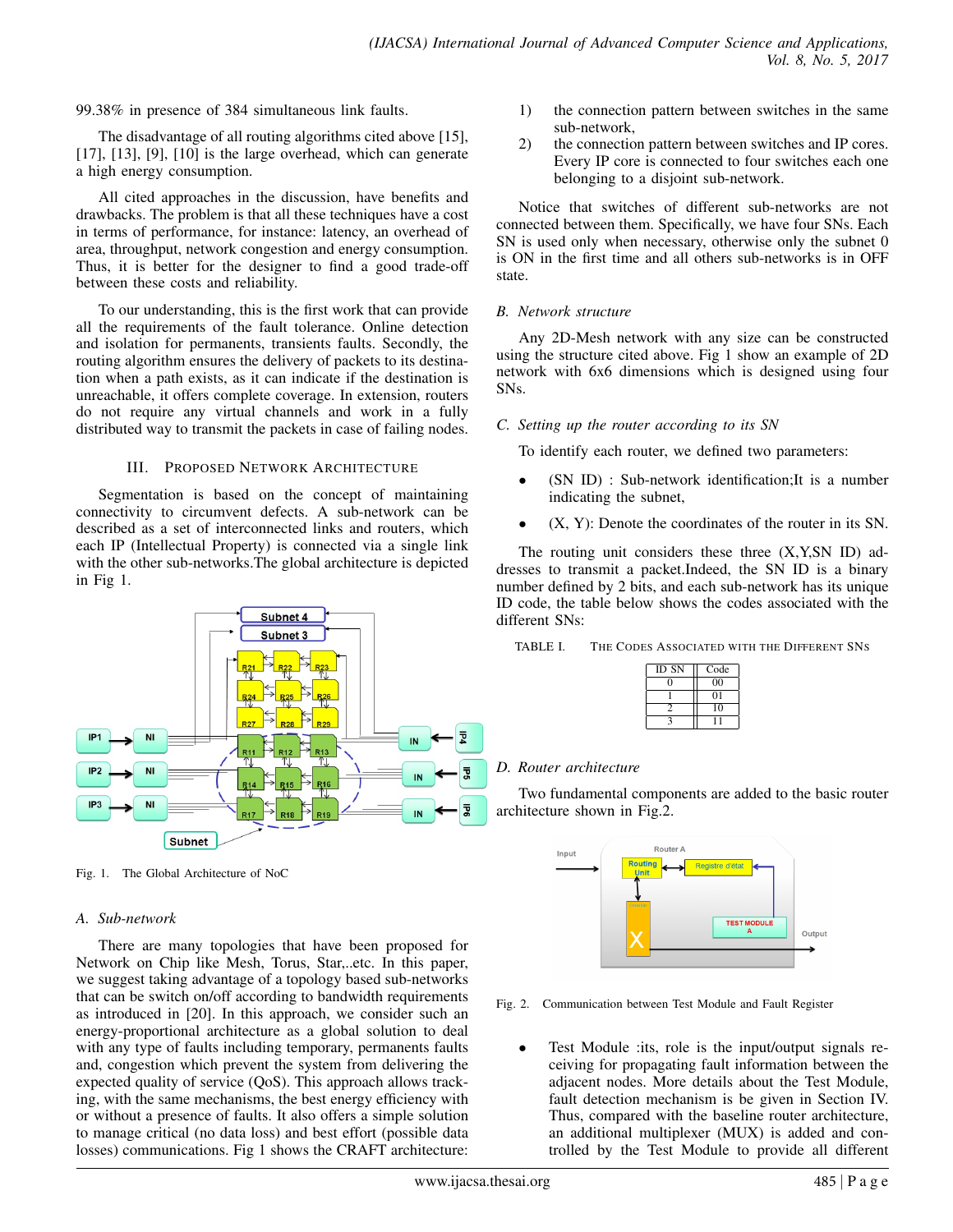

Fig. 3. Communication between two neighboring routers

signals and transmit this information to a neighbor router, therefore the two modules communicate with them. As indicated in Fig .3 we have to duplicate the links if a link is broken, we can use the second one, but not both at the same time, in order to communicate the defective components of the current router and to update the fault register to the adjacent node.

Fault Register: Routing function unit evaluates the candidate channels in function the received or stored Fault Register information, and chooses a proper output channel to sends them. Notification mechanism is implemented with local signal connections with neighboring routers. The implementation of the FR value is twofold. First, it can be stored in each router. The area overhead a 3-bits table per router (four directions) see Fig. 4. On the other hand, in this paper, as shown in Fig. 2, we set the FR as a wiring signal for each router separated from the link connections.

| Etat | R |   | Description       |
|------|---|---|-------------------|
|      |   | Λ | Port East unsafe  |
|      |   |   | Port North unsafe |
|      |   | O | Port South unsafe |
|      |   |   | Fail Router       |
|      |   | Ō | Safe Router       |
|      |   | ٨ | Port East safe    |
|      |   |   | Port North safe   |
|      |   |   | Port South safe   |

Fig. 4. Codification of different states of links and routers

The routing algorithm is based on this architecture. The differences are on: the Fault Register information and Test Module.

## *E. Subnet state and Retransmission policy based on criticity*

The table .3 below shows the different types of state that each subnetwork can have with the coding of each state:





TABLE II. CODING OF THE DIFFERENT STATES FOR EACH SUBNET

| State SN     | Code            |
|--------------|-----------------|
| Normal       | $\overline{00}$ |
| Congested    | 01              |
| Out of order | 10              |
| Disable      | 11              |

Indeed, we distinguish two main types of packets: critical packets and non-critical packets. In Fig 5, T.P: defined on a 1 bit, it indicates the type of packet, indeed this bit is 0 if it is a non-critical packet otherwise it is 1. This information is added to Header Fit. In this paper, we focus on tolerating permanent and transient faults in NoCs, based on detection and retransmission, for the transferred information not all data is equally critical. Specific codes can be designed to reduce the overhead by protecting the most critical data (see IV-D).

#### IV. ROUTING ALGORITHM

The sub-network routing algorithm (SR) is a routing algorithm, that computes alternative paths based on local or regional information for the transmission of packets in a network. It divides the entire network into subnets. Each subnet contains the same number of the router. At the same time, it is restricted to provide a greater degree of freedom and tolerance for wrongdoing.

For Fault Tolerance (FT) aim, it is very attractive to use others sub-networks. If a fault is detected at a given link (routers, wires, buffers) for one subnet, there is an alternative path that is capable of preserving the communication between PEs.

This section presents the need for a step-by-step approach to obtain an FT-NoC, and summarizes each step for this approach. For example, we assume that a fault occurs in the path between two cores. For this reason, to avoid system failures caused by hardware faults, the system must detect, isolate and avoid the defective nodes. So, the system must support adaptive routing for delivering packets using an alternative path.

This approach adopts a 2D-mesh topology, with input buffering, credit-based flow control, and wormhole packet switching. The routing algorithm between PEs combines the two distributed routing algorithm North last and South last[22]. The present work assumes only permanent and transient faults in link/router, others components are out of the scope of the current work.

## *A. Congestion detection*

The performance of a NoC is related to the management of congestion when the traffic increases or exceeds a certain level, the latency increases and thus, the throughput decreases. The reason is that when traffic increases, several packets competition for access to the same resources.

The management of congestion is, therefore, unavoidable and its implementation is multi-constrained: Firstly, its implementation time, with a low surface cost and less consumption.

For adaptive routing, several paths can be considered when transmitting the packet and the selected path is the least congested, Thus the traffic loads are congested around the faulty nodes. We integrated congestion state to evaluate and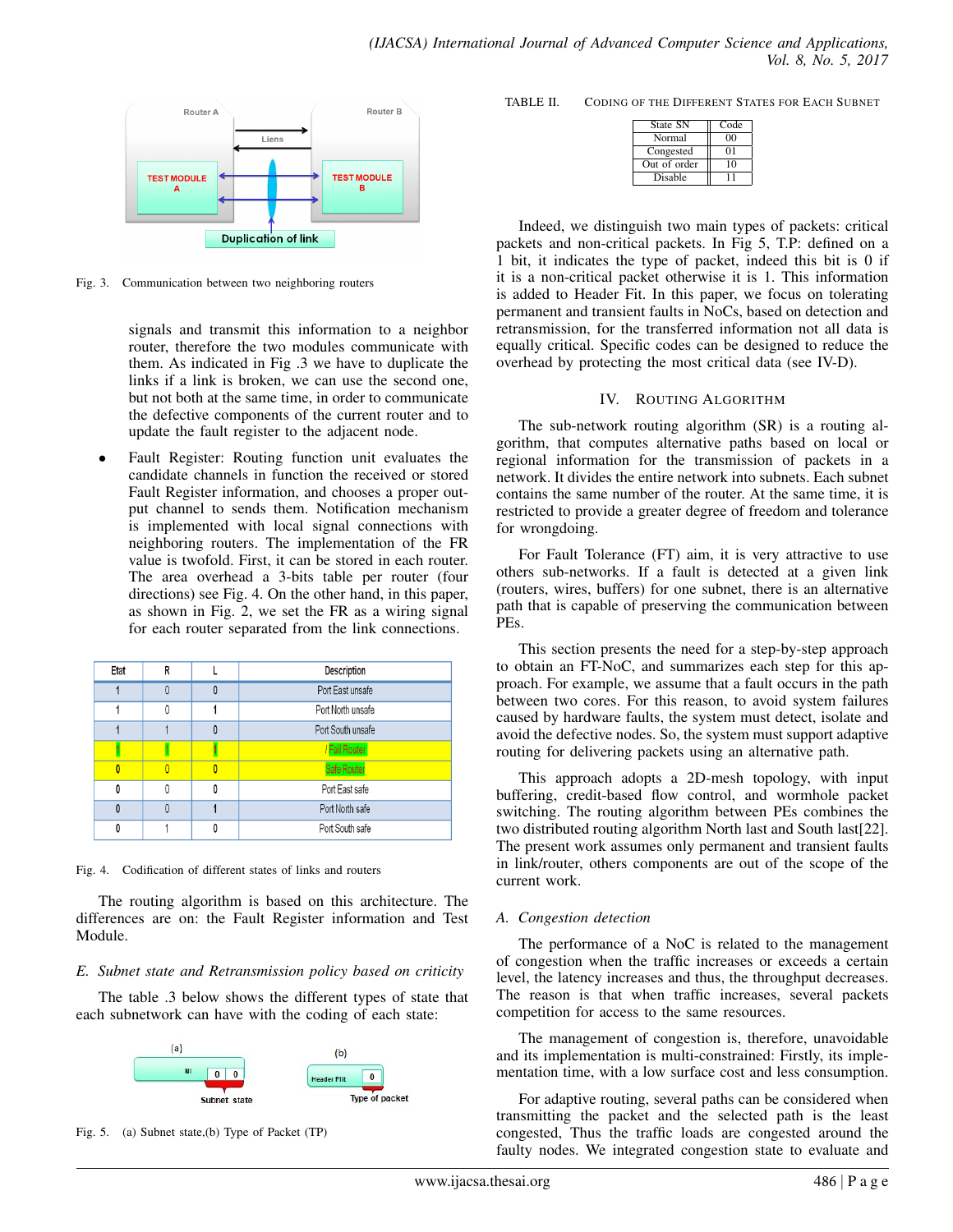relieve the traffic, local and regional congestion status to select the better path. We consider that the congestion condition is more severe when the number of faulty nodes increases. The congestion process is through a single additional bit in the buffer at each node, which is the minimum requirement for detection. This bit is used only when congestion is presumed and can be accessed from all neighboring nodes in the same subnet.

Inspired by Catnap [20], we propose a local congestion metric called the maximum buffer occupancy (BFM). Occupancy of a routers input buffer is the number of flits in that buffer, and it is proposed in this policy after evaluating several other policies that looked promising, In Catnap, the NI at a node keeps track of the buffer occupancy of each routers input buffer. They chose this metric for two reasons: it is independent of the network traffic pattern. Also, it incurs lower design complexity than the other alternatives.

The LCS shall be designed to sense this local congestion condition for early detouring. To achieve this, one bit is added for each buffer that collects and propagates the information of congestion in each router.

- 1) Local Congestion Status (LCS)[20]: If the BFM of a router is greater than a threshold, then that routers subnet is considered to be congested, and a local congestion status (LCS) bit is set true, The BFM congestion detection mechanism is local to a network node, according to Catnap the best performing thresholds for various regional congestion detection policies is BFM: 9 flits,
- 2) Regional Congestion Status (RCS)[20]: 1-bit OR network that collects the congestion status of all the routers in a region of a subnet. This bit value, which we refer to as the regional congestion status (RCS), can be read by all the routers in the same subnet .The OR-network is architected as an H-Tree network. The NI of a node sets its RCS if its local congestion status (LCS) is true which is determined based on the BFM of its local router (that is, anyone of that subnets routers in its region is congested). A nodes NI detects congestion for a subnet if either the local congestion status (LCS) is true (based on BFM of the local router), or if the regional congestion status (RCS) is true.

# *B. Fault Detection*

Fast detection becomes a necessity, and the use of online tests becomes essential, where network components (eg network link) become unavailable and this must be done in a periodic and frequent manner during the operation of the system. The intention is to use CRC to detect faults and to be able to pinpoint the location of each defect and finally use this information to update the fault register. One important feature of the Test Module is the fact that the isolation is decoupled with the fault detection. So, the main function of this Module is just to write in the fault register when it detects a defective router or link. According to Figure 6 the Test Module is to cope with detecting faults in three different locations:

Fault in the link itself (wires) and input buffer;

- Fault in the crossbar of switch;
- Fault in the header flit.

Then, to prevent the spread of faults, isolation ensures that the defective area does not disturb the neighborhood, and all incoming packet will be immediately deleted. This Module requires minimal extra hardware. Moreover, it is possible to shut off one router or disable link and can't reduce gracefully the network performance when the number of faults increases. Therefore, if some routers fail, a new path may be used to route the packets from source to destination in the same subnet or by another.

At first, the fault detection mechanism uses Test Module the particular circuit to detect, locate, and isolate the faulty in routers or links, Therefore, only adjacent routers can notice the fault in the same subnet . Figure 6 presents the approach inspired by [21], which uses CRC decoders to detect faults. The router can receive CRC decoders in the following locations:

- 1) Before the input buffer (CRC 1), with the objective to detect faults in the link.
- 2) After the buffer (CRC 2), with the objective of detecting faults in the buffer. The channel can be healthy, but a fault can change the state of a given bit stored in the buffer.
- 3) For detecting internal errors of the router, we use CRC 3 with the objective to detect a fault in the crossbar. Moreover, in this case, the entire router should be disabled because the integrity of the packets cannot be guaranteed.
- 4) The CRC4 was added to detect faults at Header flit that may occur during the transit of one package. These faults can potentially lead to network deadlocks due to poor routing. When this kind of error is detected, it is considered as a critical failure.

When the fault is detected by the fault detection mechanism, different signals  $f_i$  value is sent to the router adjacent to the faulty node (see Fig 3).  $F_{out}$  is the signal propagating



Fig. 6. Internal architecture of the router

from local router to neighboring routers, in order to update FR ( Fault Register), We can observe from Fig. 2 and 3 that the adjacent router of the faulty node can receiving three signals  $F_{\text{out}} = 3$ . To make routing more efficient, the upstream router react correspondingly depending on the received F value to reroute the packets. Hence, this can bring the traffic load away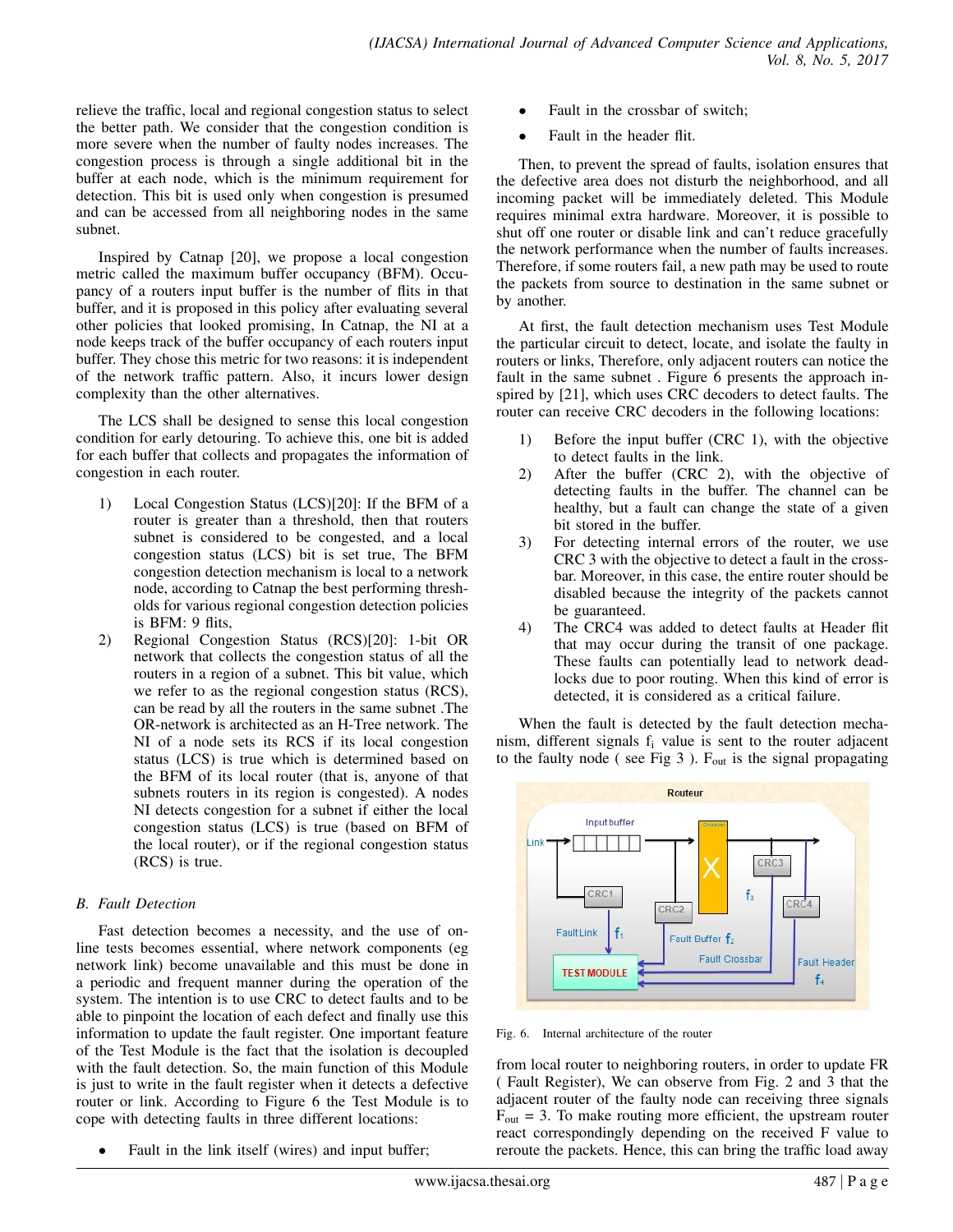from the faulty node and reduce the congestion of nearby routers.

Defects in an integrated circuit can be classified into three categories according to their behavior: permanent, transient and intermittent.

- Permanent Fault Detection: Permanent errors are due, for example, to disturbances in the manufacturing process or to phenomena of aging of the circuit. These errors cannot be eliminated by a simple reset of the circuit. Routers adjacent to the router with a permanent fault are notified of Its state and this, to prevent any traffic to this defective router (for example, they can disable the output ports leading to this router). Same case for defective links.
- Transient Fault Detection: Transient failures are due to temporary external environmental events. These errors typically occur during a very short time and are not destructive. So, after k attempts, the test module can consider the (temporary) dynamic faults as permanent faults. So we want to tolerate several faults on-line and without having to reset the circuit, for this, the adaptive routing is, therefore, the most suitable, in the presence of defective or congested links/routers.

# *C. Routing Algorithm*

In this approach, the isolation is strictly coupled with the FT-NoC routing, that mean when a fault is detected in the link or router, for example, the whole router is disabled (link ).The objective of a novel fault tolerance routing is to find a new path for every source-target pairs in a faulty network. So, the routing algorithm may require a turn for avoid deadlock and circumvent faulty nodes in the presence of faults. Thus, a fully adaptive routing algorithm is required. Any 2D-mesh can be divided into four disjoint sub-networks, each one implementing an adaptive routing algorithm, for example, North Last and South Last[22].

Many scenarios are adopted and when faults are detected the distributed routing is applied using North Last and South Last to reach the destination. However, area and power consumption is still an issue in the resource-limited NoC, the hardware cost of routers is a critical issue, so VC can increase significantly the area cost and power consumption, for this reason, in this paper new routing algorithm are proposed, without using virtual channel to achieve fault-tolerance, and turn model to guaranteed deadlock free.

At the system startup, the network is supposed faulty-free, and packets are sent from the source PE to the destination PE. The path searching mechanism searches the path to adjacent nodes except a faulty router or link in the same subnet or others subnets to provide higher path diversity.

Base on the network status, there are three cases as follows: Case I when the packet is being sent from the current IP to another and the current subnet is congested. Case II and III when the packet is being sent from current router to the next hop, in this case, the destination IP can reachable or not reachable, we also illustrate these cases by using Fig 8.

• Congestion case; in the first scenario if the source PE identifies it is not able to transfers packets to target PE. The routing algorithm provides a new path, by switch-on the higher level. In this case, set the current subnet state congested and the new packets can be injected in new subnet.

- Fault case and destination reachable; In this case, the path is faulty, the faulty router adjacent to the current router (received packet). The routing algorithm provides the next hop by applying the appropriate turn North last or South last depending to link and router state saved in Fault Register (FR).
- Fault case and destination not reachable; in this case path prohibited. The routing algorithm provides a new path, by switch-on the higher level and set the current subnet state to under broken, in this case, all new packets can't be injected in the old subnet.



Fig. 7. Congestion case : Subnet 0 is congested



Fig. 8. Routing algorithm in case II and III

# *D. Retransmission of packets*

In the case of a non-reachable destination, the retransmission of the flits is initiated by the upstream router. The retransmission mechanism is made according to the type of packet, if the packet is critical the retransmission is made if not lost.Thus, we keep a copy of the header file for critical packets at the router before transmitting it. So, this mechanism must be implemented by the source node. The algorithm of routing suggested sends only the critical packets. In our case, each PE its network interface (NI) and the links linking the router to the NI are considered healthy.

However, this mechanism aims to tolerate dynamic faults (temporary) during the transit of the packet that modifies the validity of the path, For example, a router or link becomes suddenly defective while all the flits are not passed, thus creating sub-packets which cannot all arrive at their destination (Fig 10). A notification message is sent to the source node to transmit all the packets again and to drain the flits which have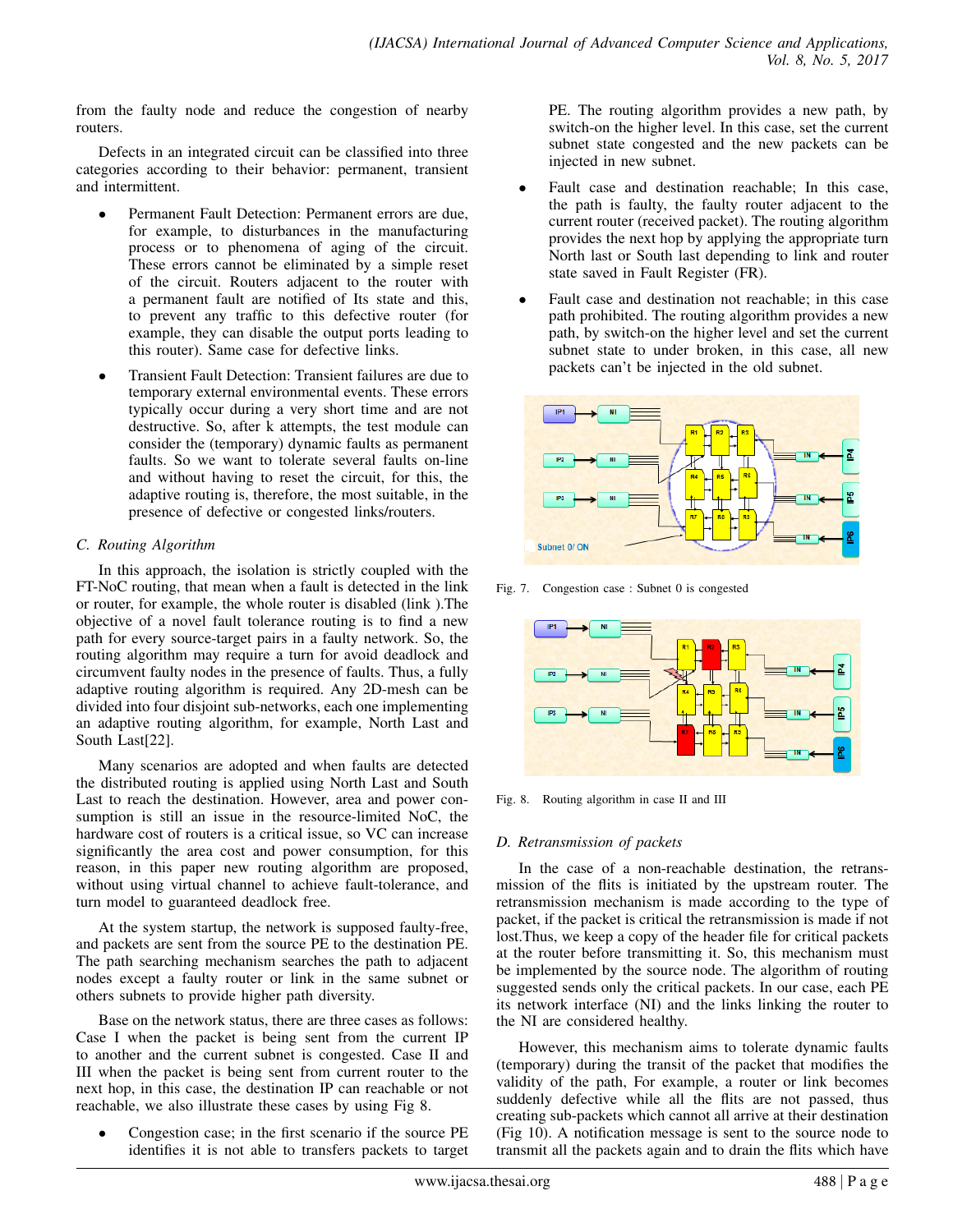

Fig. 9. The notification message format

been transmitted in the case of a non-reachable destination or only to transmit the packets not yet transmitted in the case of a temporary fault. See below the notification message in both cases.



Fig. 10. The retransmission process in temporary faults case

The notification message format is presented by the Figure 9.This message differs depending on the retransmission type. Indeed, there are two types of retransmission (0: attainable,1: unattainable). T: defined on 1 bit. S, D: address of source and destination, finally n packet: denotes the sequence number of the packet. This field is defined on 4 bits.

# *E. Deadlock avoidance*

This algorithm combines two adaptive routing algorithms North-Last and South-Last that use restrictions to avoid deadlocks [22]. The NL turn model deadlock-free routing is achieved by prohibiting two turns, dashed arrows indicate prohibited turns (Fig  $11(a)$ ). In this routing algorithm, the flit is routed in the E, W, or S directions before turning in the N direction, after can't make further turns. For the south last (SL) turn model it is similar to NL, a flit is routed in the E, W, or N directions before turning in the S direction after can't make further turns. As depicted in fig 11(b). This to diversify the paths if a packet can't reach its destination the second algorithm gives another possibility.



Fig. 11. Turns allowed in the (a) North-last, (b) South-last algorithms

The objective of CRAFT routing algorithm (Fig. 12) is to route S to its destination D with or without the presence of faults or congestion.

```
State_sub_s0= Actived & RCS =0;
For (s=0, s<=4, s++) //-- S(x,y,z), D(x',y',z')If state_subnet s= 00 // state normal
       If RCS = 0 then
              For each S, D
                  North Last //-Routing Algorithm by default
                  if (link_state && router) == unsafe
                  South last //-------Routing Algorithm
                   else // ----- s+1
                   state\_sub = Faulty ; s=s+1;
         Else s+1 //-
                        ----- Next Subnet
         state_sub = Congested; s=s+1;
         state_sub_s= Actived //-actived next subnet
```
End loop

Fig. 12. Pseudocode: Implementation of routing algorithm CRAFT



Fig. 13. Path selection scenarios in case I and II for NL turn

To understand this algorithm let us take the following example (Fig 13): Let P be a packet that is sent from a source node S to the destination node D. P arrives in the current node x.

Fig. 13 explains an example of a faulty network (red color). A packet traversing an intermediate router must choose one output directions between (S, W, E). The NL routing algorithm would take the path S-1-2-3-8-13-18-D, suppose that there are two temporary errors at the links linking the nodes (D, 18) and (18,23) at the same time. We observe that the packets can't reach the destination , so we need to send them by another subnet. In this situation, notification message is sent to source for retransmission and another message for remove all packets which are already transmitted.

# V. PERFORMANCE EVALUATION ON FAULTY NETWORK

## *A. Environment of simulation*

Proposed routing algorithm reduces the latency and the number of packets lost for different kinds of scenarios and can be considered as a potential candidate for real application, first, we fixed the fault tolerance for our routing algorithm, so we had to adapt the configuration file for the possibility of injecting faults at the routers or links (see table 3).

The table above summarizes the possible configurations of the simulator. To measure and quantify the performance of a network on a chip, we need metrics. One of the most important criteria is latency. Secondly, reliability, and more specifically fault tolerance, Packet success rate. This rate corresponds to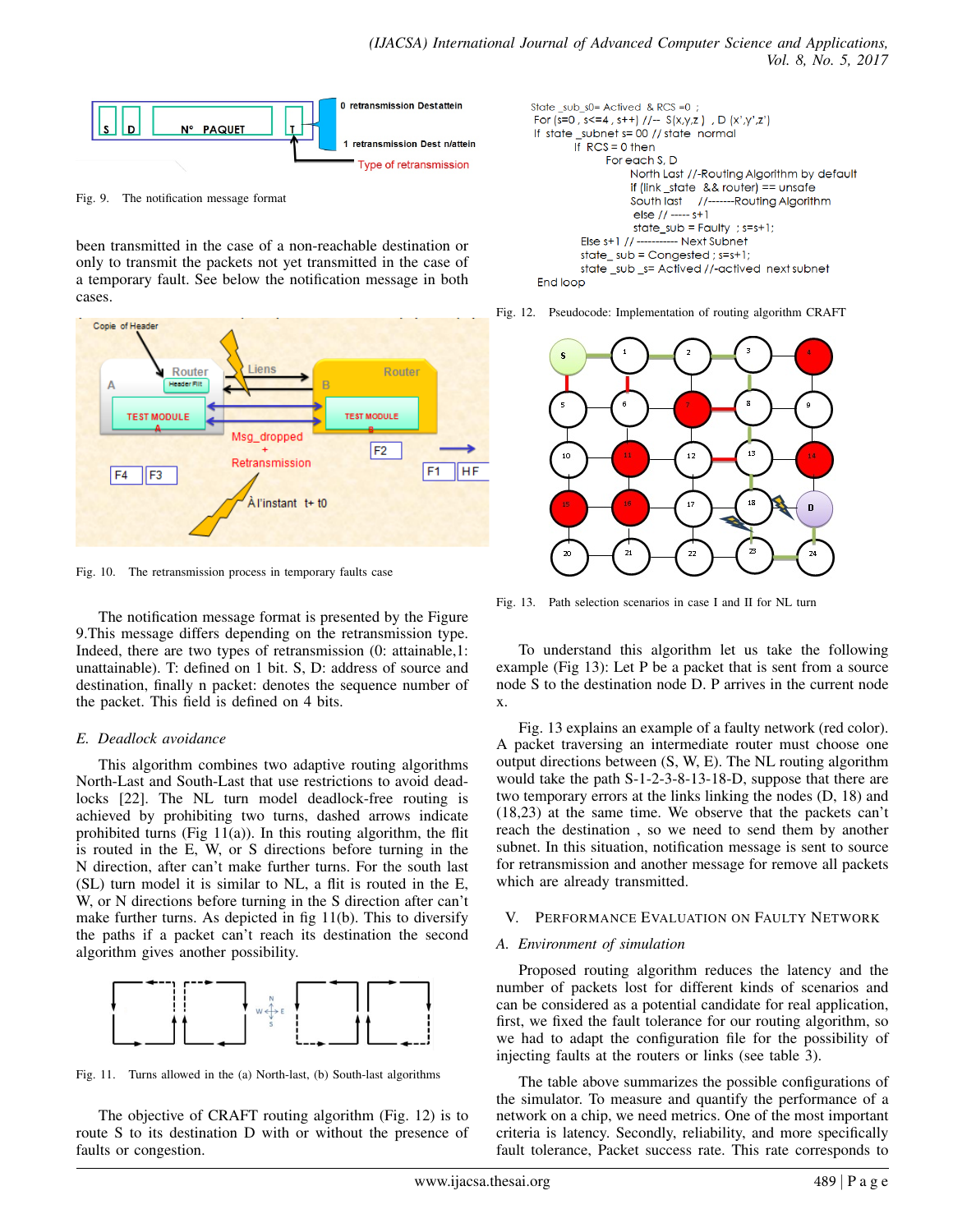TABLE III. SIMULATION PARAMETERS

| Parameter                     | Value              |
|-------------------------------|--------------------|
| Topology                      | $10x10$ , $16x16$  |
| <b>Buffer</b> size            | $10$ Flits         |
| Traffic                       | Uniform, Transpose |
| Failure injection rate $(\%)$ | 0,10,20,30,40      |
| Packet size                   | 4 Flits            |
| Warm-up                       | 5000               |
| Congestion metric             | <b>BFM</b>         |
| Simulated packets             | 50000              |

the number of packets arriving at their destination in relation to the total number of packets injected, this for a given type of traffic and for a certain rate of failure.

#### *B. Performance evaluation*

*1) Latency:* We evaluated the average latency under the different types of traffic: To compare the performances, we considered the case of a network of size (6x6), and a network of size (8x8). The average latency of each network was measured by considering uniform traffic. The calculation of the latencies was based on simulations carried out using the simulator Nirgam. The results are given by the Fig.14. To show the performance improvement of CRAFT, we evaluate our routing algorithm in uniform traffic patterns. In the experiment, the threshold T is set as 90 % of the buffer size.We also based on congestion aware.



Fig. 14. Performance of CRAFT routing algorithms under 4 faulty routers and links, with uniform traffic (8x8).

The experimental results are shown in Fig.14. The performance of the routing algorithms is evaluated in terms of average packet delay. The results obtained in Fig.14 show considerable performance regarding latency, and these results are better compared to [13]. The percentage of failure rate is fixed to 40% ( link and router).

*2) Reliability:* We evaluate the fault-tolerance ability with the delivered packets ratio . This index indicates the success rate that represents the percentage of packages which arrive at their destination in relation to the injected packets.

$$
Success ratio = \frac{Total. arrived packets}{Total injected packets} \times 100
$$

TABLE IV. COMPARAISON OF SUCCESS RATIO % WITH ACO FAR ROUTING ALGORITHM

| No of Fault | Gradient | <b>ACO FAR</b> | <b>CRAFT</b>   |
|-------------|----------|----------------|----------------|
|             | 2.8%     | 0.07%          | 0 <sup>0</sup> |
|             | 3.2%     | 0.5%           | 0 <sup>0</sup> |

This phase consists of conducting fault injections campaigns and comparing our approach with the reference [13] algorithms for uniform traffic.

Is shown in Figure 14 and Table IV, the strength of the present routing algorithm CRAFT is confirmed throughout the experiments, that this achieves shorter average packet latency compared to ACO FAR routing algorithm in presence of faulty routers and links.

#### VI. CONCLUSION AND FUTURE WORK

In this paper, we have proposed a new adaptive algorithm fault aware and congestion-aware for NoCs. To achieve the proposed solution, the NoC architecture is partitioned into subnets. Each one, avoids congestion state by local and regional information, to identify the best path to route packets. In order to react dynamically to the different faults in the NoC, the procedure is invoked periodically to detect and isolate the faulty components. Results based on Nirgam simulator, demonstrate that the proposed adaptive routing algorithm improves significantly the network latency and reliability, compared to ACO FAR adaptive routing algorithm. We have also proposed a new architecture for preventing the loss of packets in a critical application. Our next works include the hardware overhead, consumption energy and computational time to detect permanents and transients faults.

#### **REFERENCES**

- [1] Radetzki, M.; Feng, C.; Zhao, X.; Jantsch, A. "Methods for Fault Tolerance in Networks on Chip". ACM Computing Surveys, vol. 46-1, 38p, October 2013,.
- [2] Teijo Lehtonen, Pasi Liljeberg, and Juha Plosila. "Online reconfigurable self-timed links for fault tolerant NoC" VLSI Design, 2007.
- [3] Sebastian Werner, Javier Navaridas, and Mikel Lujan. 2016. "A survey on design approaches to circumvent permanent faults in networks-on-chip." ACM Comput. Surv. 48- 4, Article 59 , 36 pages, March 2016.
- [4] S. Jovanovic, C. Tanougast, S. Weber, and C. Bobda, "A new deadlockfree fault-tolerant routing algorithm for NoC interconnections", in Proc. Int. Conf. Field Program. Logic Appl., p.326-331, Aug.Sep. 2009.
- [5] P. Gratz, B. Grot and S. W. Keckler, "Regional Congestion Awareness for Load Balance in Networks on Chip," In International Symposium on High Performance Computer Architectures (HPCA), p. 203-214, 2008.
- [6] Ebrahimi, M.; Daneshtalab, M.; Plosila, J.; Tenhunen, H., "Minimal-path fault-tolerant approach using connection-retaining structure in Networkson-Chip". In: NOCS, 4p, 2013.
- [7] Cota,E.; Amory, A. M.; Lubaszewski, M. S. "Reliability, Availability and Serviceability of Networks-on-Chip". Springer, 209p, 2012.
- [8] Z. Zhang, A. Greiner, and S. Taktak, "A reconfigurable routing algorithm for a fault-tolerant 2-D-mesh network-on-chip" in Proc. Design Autom.Conf. (DAC), p.441-446, 2008.
- [9] A. DeOrio, L.-S. Peh, and V. Bertacco, "ARIADNE: Agnostic reconfiguration in a disconnected network environment" in International Conference on Parallel Architectures and Compilation Techniques (PACT), p.298-309, 2011.
- [10] D.Fick, A. DeOrio, G. Chen, V. Bertacco, D. Sylvester, and D. Blaauw, "A highly Resilient routing algorithm for fault-tolerant NoCs" in Proceedings of the Conference on Design, Automation and Test in Europe, p.21-26, 2009.
- [11] W. Tsai, D. Zheng, S. Chen, Y. Hu, "A Fault-Tolerant NoC Scheme using bidirectional channel," 48th ACM/EDAC/IEEE Design Automation Conference (DAC), p.918-923, June 2011.
- [12] M. Ebrahimi, M. Daneshtalab, J. Plosila, H. Tenhunen, "MAFA: Adaptive Fault-Tolerant Routing Algorithm for Networks-on-Chip" DSD , p. 201-207, 2012.